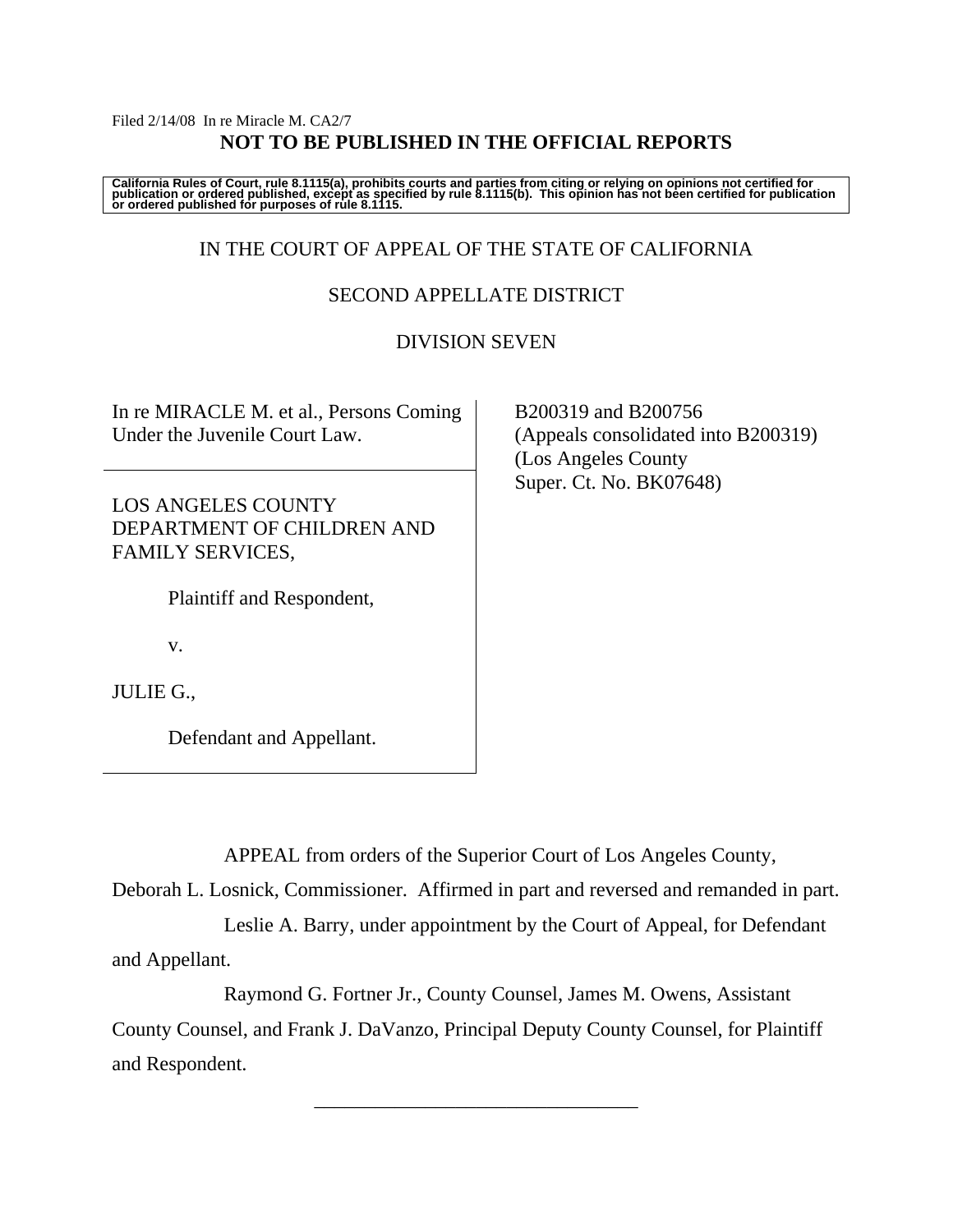## *INTRODUCTION*

 Appellant, Julie G., is the mother of two minor children, namely, Miracle M., born in 2003 and Faith M., born in 2005. Julie G. will hereafter be referred to as "Mother" in this opinion. The father of the children, Odele M., is not a party in this appeal, but will be referred to hereafter as "Father" as necessity dictates in the interest of presenting a full and accurate statement of the facts. Mother claims that errors were committed by the trial court in ordering the termination of parental rights. Mother's claim of errors centers on the alleged failure of the Department of Children and Family Services ("DCFS") to give proper notices pursuant to the Indian Child Welfare Act, hereafter referred to as ICWA. For the reasons hereafter given, the order terminating parental rights over Miracle M. is affirmed, but the order pertaining to Faith M. is reversed and remanded for further proceedings in accordance with the views expressed in this opinion.

### *FACTUAL AND PROCEDURAL SYNOPSIS*

#### *Detention background.*

On March 3, 2006, DCFS received a report that contained allegations of child abuse occasioned by Mother's use of methamphetamine and marijuana. The report also contained allegations that Father was using alcohol, marijuana and cocaine. Several years before the current report, Mother had been shot in the head and suffered from mental problems as a result. The children were being supported by other family members because Mother had failed to support the children with her income.

 The DCFS social worker called Daniel Freeman Hospital on March 3, 2006, to talk with a paternal aunt, Anita M., and nurse Emma De La Cruz. The nurse reported that Faith M. had been born prematurely after 26 weeks of gestation, was delayed, had a shunt, and a history of seizures. The nurse further reported that the parents did not appear to be the primary caregivers for Faith M.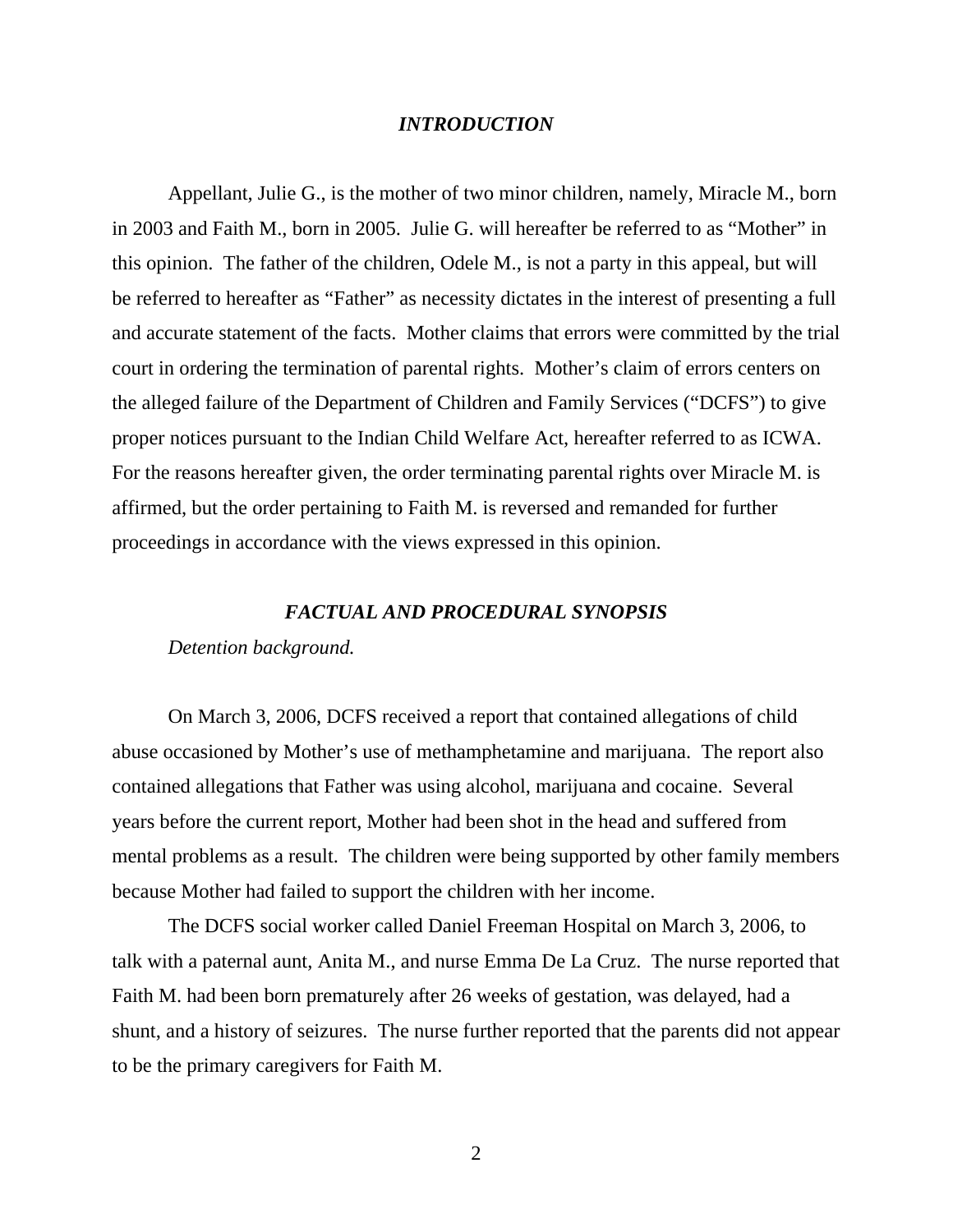The DCFS social worker called Mother and was confronted with what the social worker described as explosive anger from Mother. During the conversation Mother purportedly told the social worker "You will not get what you want!" Mother would not give the social worker permission to see Faith M. but the social worker indicated she was going to see the minor at the hospital. Mother then indicated that she would see the social worker at the hospital.

 Nurse De La Cruz gave the following history about Faith M. from hospital records: admission was necessary because of breathing problems; she had been born at 29 weeks gestation; weighed 2 lbs., 1 oz.; was in the hospital for 3 1/2 months; was incubated for 2 months; had hydroencephaly; had a shunt placed in her head; had seizures while in the hospital; and was medicated with Phenobarbital to control the seizures.

 The social worker had an opportunity to observe Mother and Father and reported they appeared to be delayed. Father merely sat in the hospital room and did nothing, while Mother was volatile and blamed everyone else for the problems Faith M. was having.

 When the social worker placed a call to Anita M., the paternal aunt, she related the following: Faith M. and the parents lived in her home; Father drank beer until he became incoherent; Mother told Anita M. she never had any money for the children because she periodically spent \$20 on methamphetamine; and she was of the opinion that Mother had been using drugs for years.

 Anita M. further related to the social worker that she was the primary caregiver for Faith M. based on the fact that she never left the minor alone with Mother and Father; and that she and Murline M., another paternal aunt, cared for the older child, Miracle M.

 When the social worker met with Mother and Father in the hospital room of Faith M., she reported seeing and hearing the following: Mother stormed out of the room; Father and a nurse were able to bring Mother back where they met in a separate room; Mother was highly agitated; Mother stated she had taken eight packets of aspirin that day to relieve her headaches; Mother stated that because she was shot at age 10, bullets were still in her brain which caused her to become angry; Mother would not take prescribed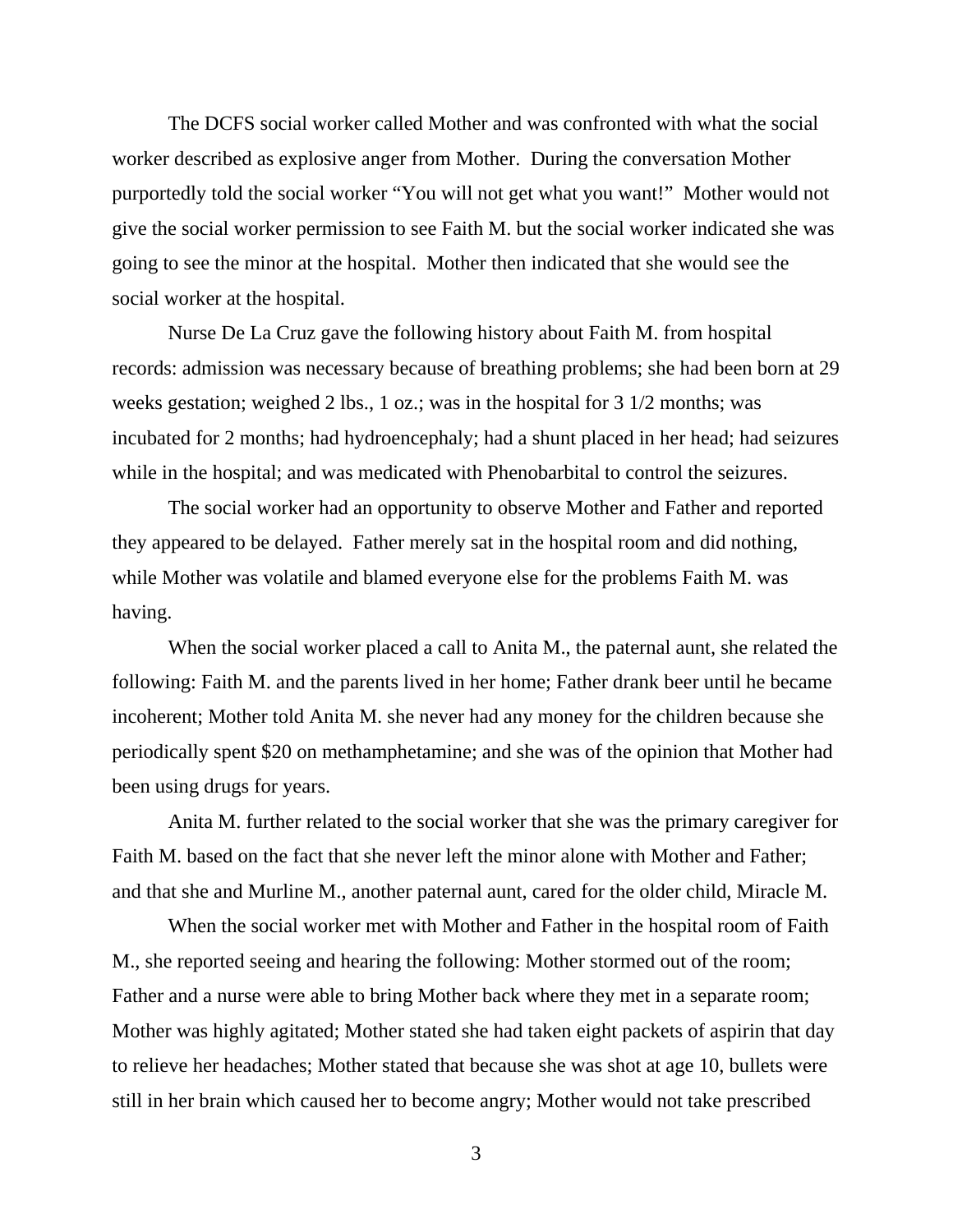medications for relief of anger; Mother refused drug tests; Mother needed no assistance in caring for her children; Mother refused any assistance in caring for her children; Father encouraged Mother to listen to the social worker; Father stated he does drink but denied using drugs; Mother asserted she does not use drugs, but Father encouraged her to tell the truth about her past; Mother claimed she had not used drugs since 2000; Father stated Mother often became angry but he would not allow her to be alone with the children; Mother admitted that she now lived with Anita M., but had plans to move to San Bernardino County and take the children with her; Mother refused to tell the social worker where she might live; Mother revealed she had an adult child, Monica, who had previously been removed from her care nine years ago for reasons of child abuse; Mother had hidden the location of Monica from the dependency court for eight months; and eventually the court closed the case

 The social worker and her supervisor made the determination to detain Faith M. on the basis Mother constituted a flight risk. Accordingly, the hospital placed a hold on Faith M.

 The social worker next spoke with paternal aunt, Murline M., who related the following: She wanted Miracle M. placed with her; stated concerns about the ability of the parents to care for the child; the parents were not the primary caregivers; Father was an alcoholic and Mother quite often smelled of marijuana; and stated she resided with her 19-year-old daughter, Ronnaya. Upon evaluation of the home of Murline M., the social worker found: a clean home; a well organized home; plenty of food; appropriate toys; and adequate clothing for Miracle M. Based upon this evaluation, the social worker placed Miracle M. with Murline M.

 The social worker confirmed that the most recent child abuse referral dated, October 17, 2005, had been substantiated, but the children had been allowed to remain in Mother's home because an adult sibling, Monica G., made an appearance of being able to care for the children.

 A report by the information court officer indicated that Faith M. had been discharged from the hospital and placed with paternal aunt, Murline M.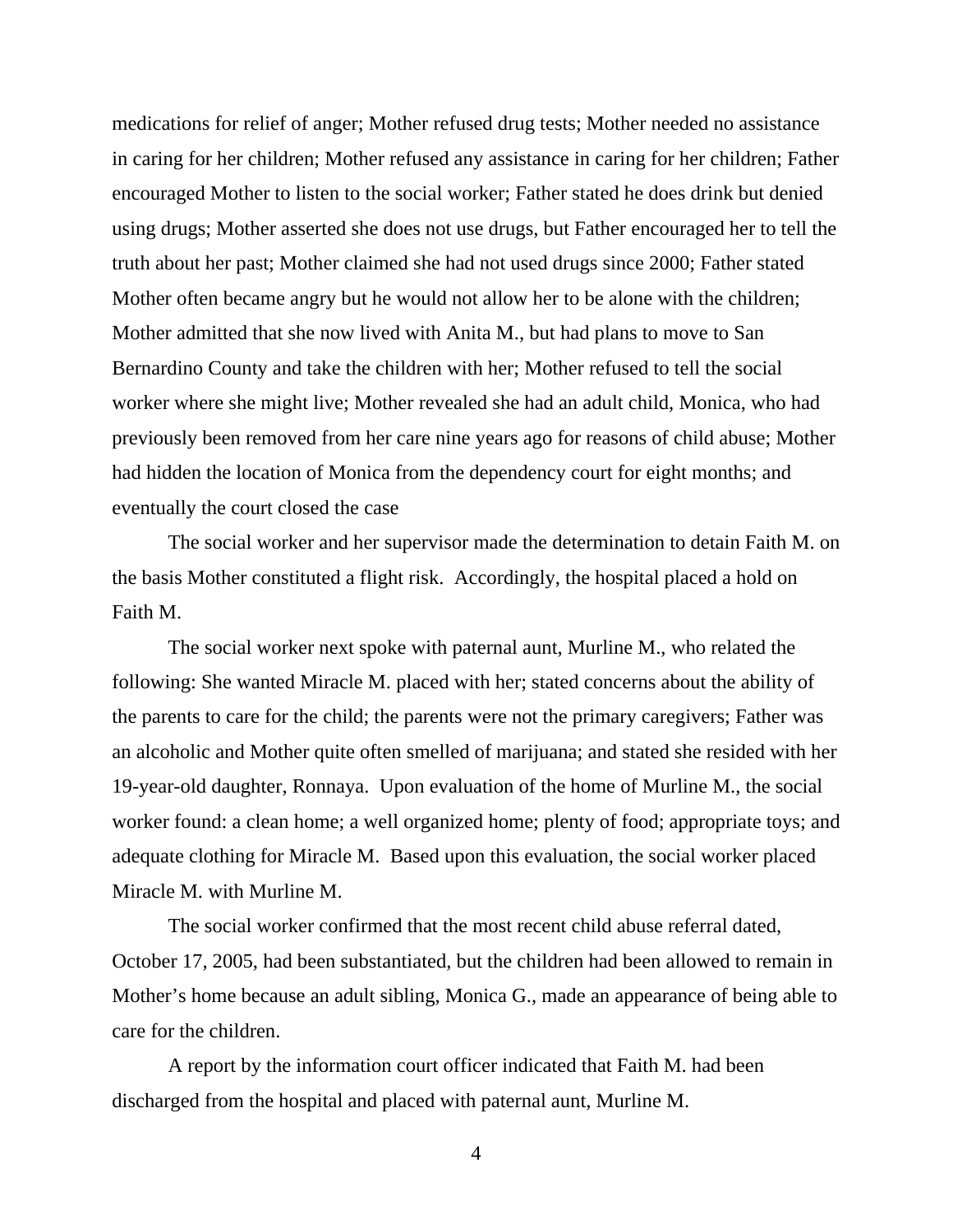#### *Initial hearing on March 8, 2006.*

At the initial hearing on March 8, 2006, the following occurred: the court deemed Father to be the presumed father of both children; Mother indicated she had American Indian heritage, indicating she did not know what tribe she was from, but did state that she was "mixed with Indian"; a paternal aunt also told the court that Father had American Indian ancestry, but had no knowledge of the tribe; and the court ordered DCFS to send notice to the Bureau of Indian Affairs ("BIA").

*Social worker's report of April 6, 2006, pertaining to ICWA notice compliance.* 

A summary of the social worker's report dated April 6, 2006, is as follows: the social worker contacted paternal aunt, Anita M.; Father could not be reached so inquiry was made about his claimed Indian heritage from the paternal aunt; Anita M. told the social worker the maternal great grandmother, Carrie Lee B., had been a Cherokee Indian, but it was unknown if she was registered by the tribe; notice was mailed by the social worker via certified mail to three Cherokee Indian tribes, BIA and Office of the Interior; maternal grandmother related that Mother's family had no American Indian heritage, but was descended from Mexican Indians, the Mayans; and the social worker concluded ICWA had no application to the maternal side of the family. Attached to the report was the JV-135, the Judicial Council form for Notice of Involuntary Child Custody Proceedings for an Indian Child; the notice was filled out regarding Miracle M., but not for Faith M., containing the names, birth dates, address of Mother and Father, names and birthdates of both maternal and paternal grandmothers, the name and birth date of the paternal grandfather and the name and birth date of the paternal great-grandmother.

 The certificate of mailing revealed: it was signed by the DCFS social worker; indicated the notice and a copy of the petition had been mailed, certified mail return receipt requested, to all three Cherokee tribes, the Secretary of the Interior, Washington, D.C., and the BIA in its regional office in Sacramento, California. There was no indication on the JV-135 form that it had been mailed to Mother and Father. Instead, the social worker mailed a "notice of hearing on petition" to Mother and Father.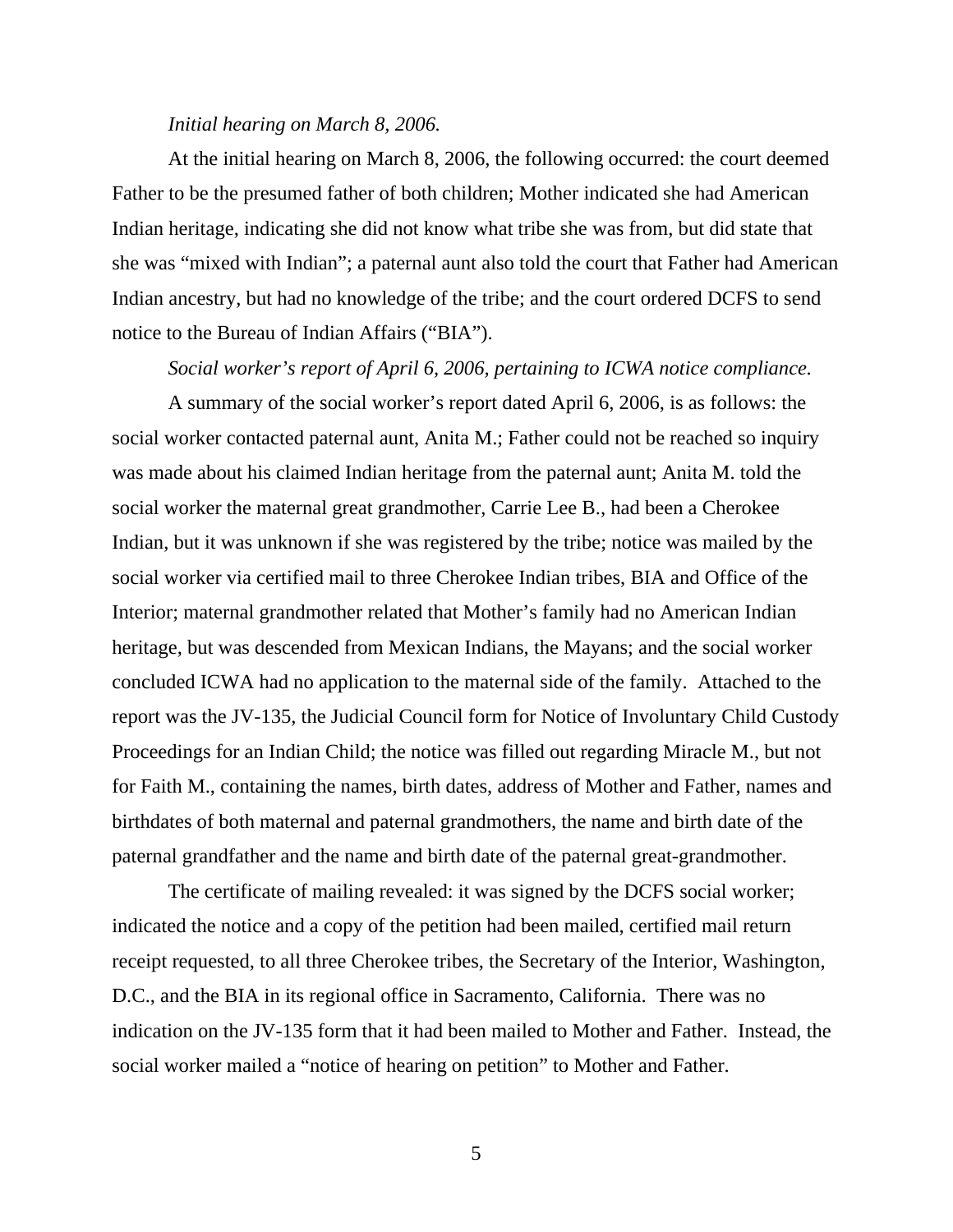#### *Social worker's interview with Mother on March 29, 2006.*

The following occurred on March 29, 2006, when the social worker undertook an interview with Mother: Mother yelled at the social worker over the telephone; Mother denied any current drug use; Father indicated he had met Mother about four years prior; at that time Mother had been smoking methamphetamine and marijuana; Mother and Father had also "done" cocaine together; Father stated Mother last used marijuana and/methamphetamine about four to five months ago; Mother never complied with a treatment program; Father admitted to a 20-year history of using marijuana, cocaine and alcohol; and Father had last used cocaine about 1 1/2 months ago.

## *Social worker's interview with adult sibling, Monica G.*

The social worker then conferred with the adult sibling, Monica G., who provided the following information: Mother had used drugs for a long time, and still used marijuana; Mother still had bullets in her head, in the opinion of Monica G., and Mother's use of marijuana was to deal with her pain; Mother had moved next door to Monica G. and she believed that Mother had not used drugs for the past month; Monica G. stated that she had been detained from Mother's custody when she was seven years old because she was being sexually abused by Mother's boyfriend; Mother and her boyfriend had been using drugs at the time; Mother did a drug program but never had Monica G. returned to her; at age 14, Monica G. ran away from her placement and stayed with friends and her boyfriend; and she stated "I was living on my own not with my mom."

## *Child safety conference with maternal grandmother and Monica G.*

The social worker then conducted a child safety conference with the maternal grandmother and Monica G. in attendance; Mother, Father and Murline M. did not attend. The following occurred: both attendees stated Mother was mentally and emotionally disturbed; Mother had anger management and mental health issues; because Mother refused services she had never been diagnosed; Mother's mental health had deteriorated because she had a greater propensity for violence; Mother never disciplined the children, but just yelled at them; neither attendee thought Mother would hurt the children; Monica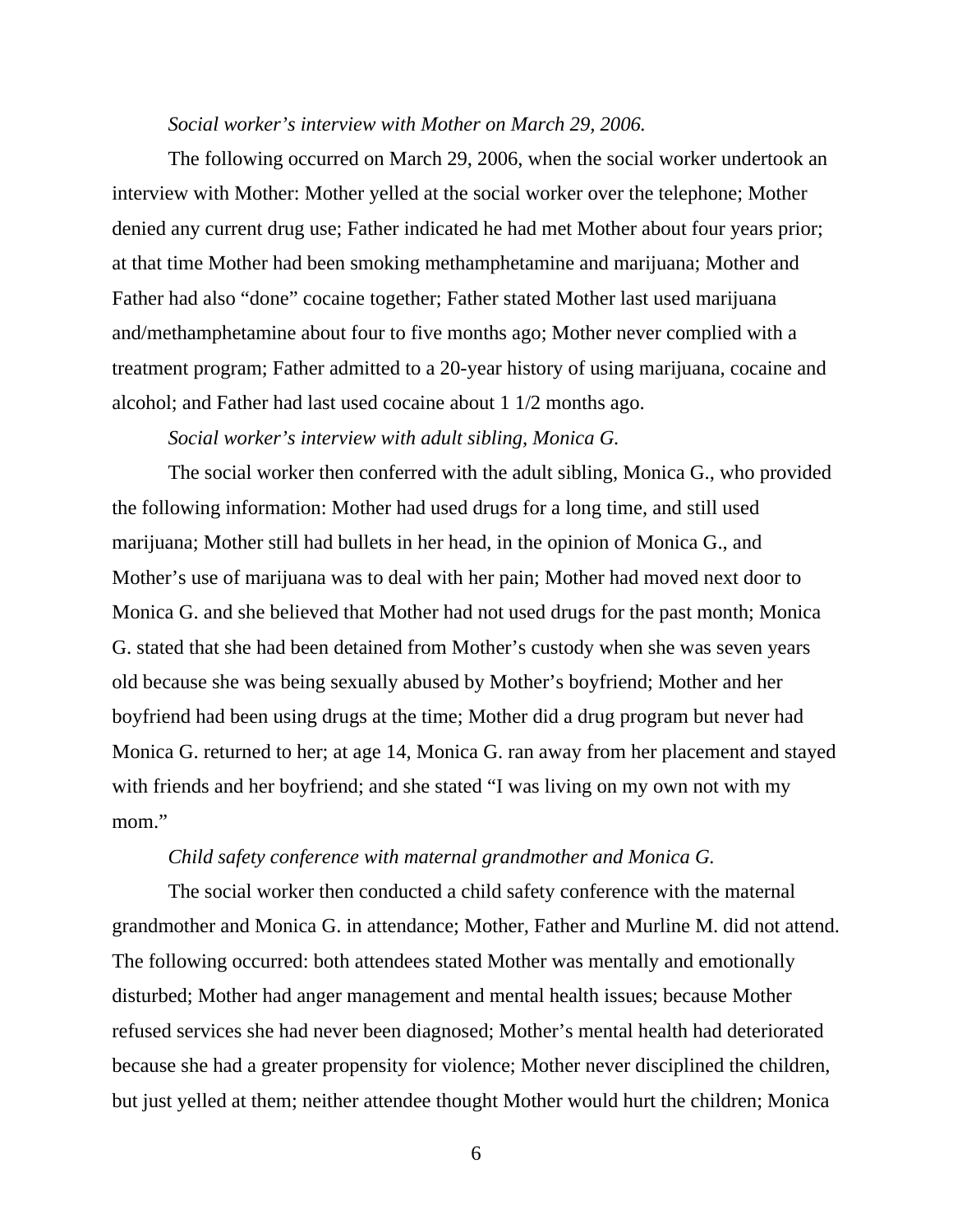G. could not take care of the children because she had two children of her own and was pregnant with twins.

#### *Hearing on April 6, 2006.*

At the April 6, 2006, hearing, the following occurred: Mother was present with counsel; Mother entered a waiver to an amended petition alleging Mother had a history of drug use which periodically rendered her incapable of caring for the children; the matter was continued by the trial court to allow receipt of the "green return receipt cards" from the Cherokee tribes and for the disposition hearing; neither Mother nor her counsel objected that Mother or Father had not been sent a copy of the JV-135 notice.

## *Hearing on May 12, 2006.*

The hearing on May 12, 2006, dealt primarily with the issue of notice to the Indian Tribes. The following occurred: the social worker's report included attached green return receipts indicating that notices had been received by the Cherokee Nation of Oklahoma on April 3, 2006, the United Keetoowah Band of Cherokee Indians on April 7, 2006, and the Eastern Band of Cherokee Indians on April 4, 2006; also attached to the report was a letter from the Cherokee Nation stating Miracle M. was not an Indian child, a letter from the United Keetoowah Band of Cherokee Indians in Oklahoma stating that Miracle M. was not eligible for enrollment in the United Keetoowah Band. Responses from all three Cherokee tribes were attached to a June 14, 2006, report. The Eastern Band of Cherokee Indians indicated Miracle M. was not an Indian child.

## *Trial court's ruling on May 12, 2006.*

Court-appointed attorney Takin Khorram "stood in" for both Mother and Father at the hearing on May 12, 2006, as neither counsel for Mother nor Father were present. Mother and Father were not present. The following occurred: the court noted that it had received the green, return receipt cards showing that DCFS had mailed notices to the tribes; the court had received letters from the Indian Tribes; the court ruled this was "NOT AN ICWA ELIGIBLE CASE"; no objection was made to this finding; and no objection was made by Mother or Father that they had not been mailed the JV-135 notices.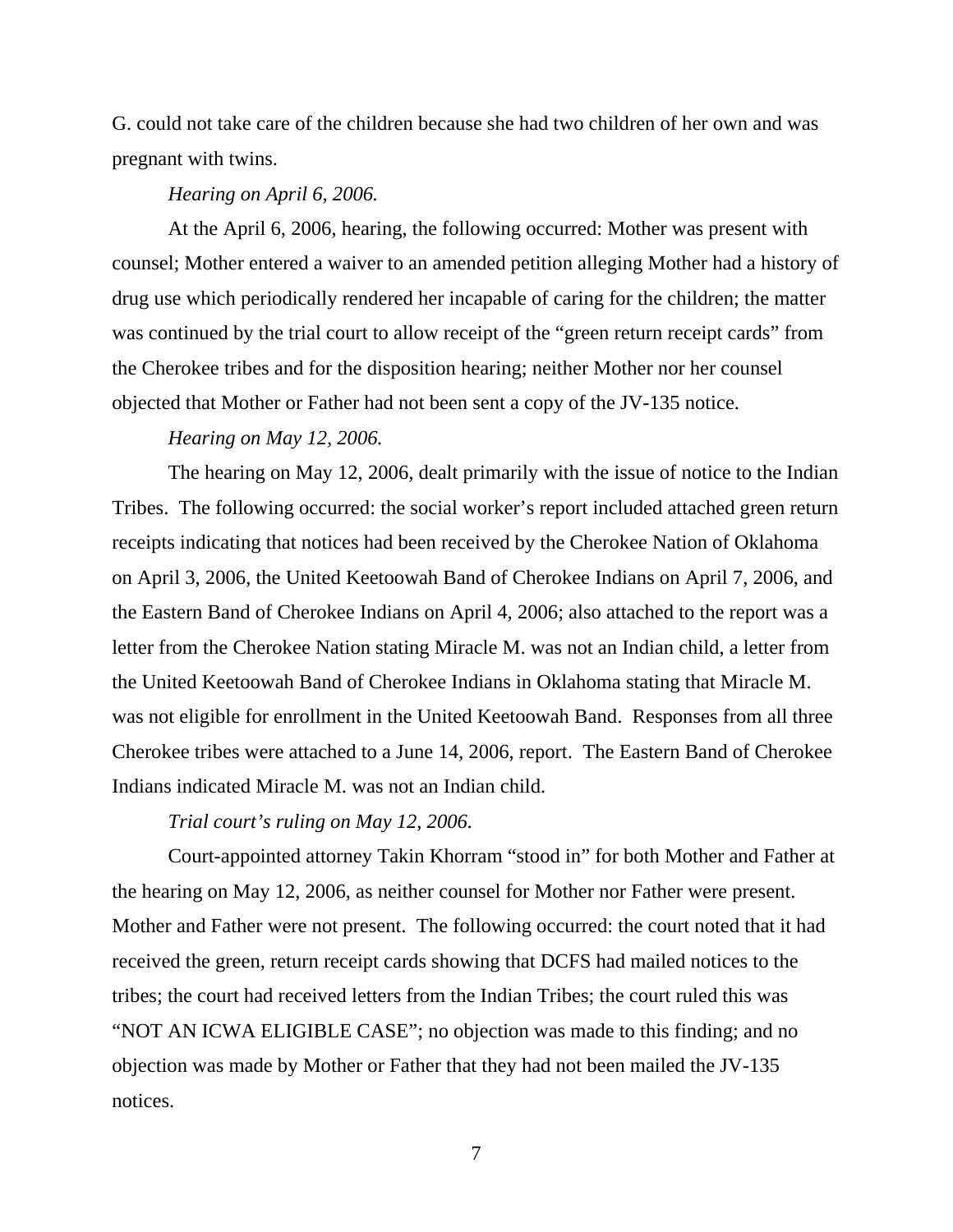The court indicated that it took notice of an "ethical walls" letter filed by Takin Khorram revealing that he has been hired as a deputy in the Office of the Los Angeles County Counsel. This court notes that none of the parties to this appeal have raised any issue pertaining to the representation provided in the trial court by Takin Khorram.

#### *Hearing on June 14, 2006.*

The following occurred at the hearing on June 14, 2006: Mother was present with counsel; the social worker reported that Mother and Father were living at the same address in San Bernardino; Mother reported Father had started living with her in March of 2006 located in a home next to the home of Monica G.; Father, however, left Mother's home on May 3, 2006, and had not returned; paternal aunt, Murline M., related she had spotted Father near her home on May 5, 2006; and at that time Father appeared to be under the influence of drugs. The court continued the matter to July 12, 2006, for the purpose of finding archived files on Mother's old dependency proceedings to determine whether there was any basis to deny Mother reunification services; the court mentioned that additional letters from the Cherokee tribes had been received, and were supported by green receipt cards; Mother made no objection that neither she nor Father had received a copy of the ICWA notices; and the court mentioned that a due diligence search was pending in an effort to locate Father.

#### *Hearing on July 12, 2006.*

Mother was not able to come to court on July 12, 2006, and as a result the court continued the contested disposition hearing to August 23, 2006, but the following occurred at the hearing: the social worker's report stated Mother had not enrolled or participated in any programs; Father had left Mother's residence in San Bernardino and had requested his mail be forwarded to Anita M.'s address; Murline M. had talked to Father who told her that he was living in a downtown mission; attached to the social worker's report was a toxicology laboratory test result showing Mother tested positive for cannabinoids on June 12, 2006; and Mother was a no-show for the June 27, 2006, testing.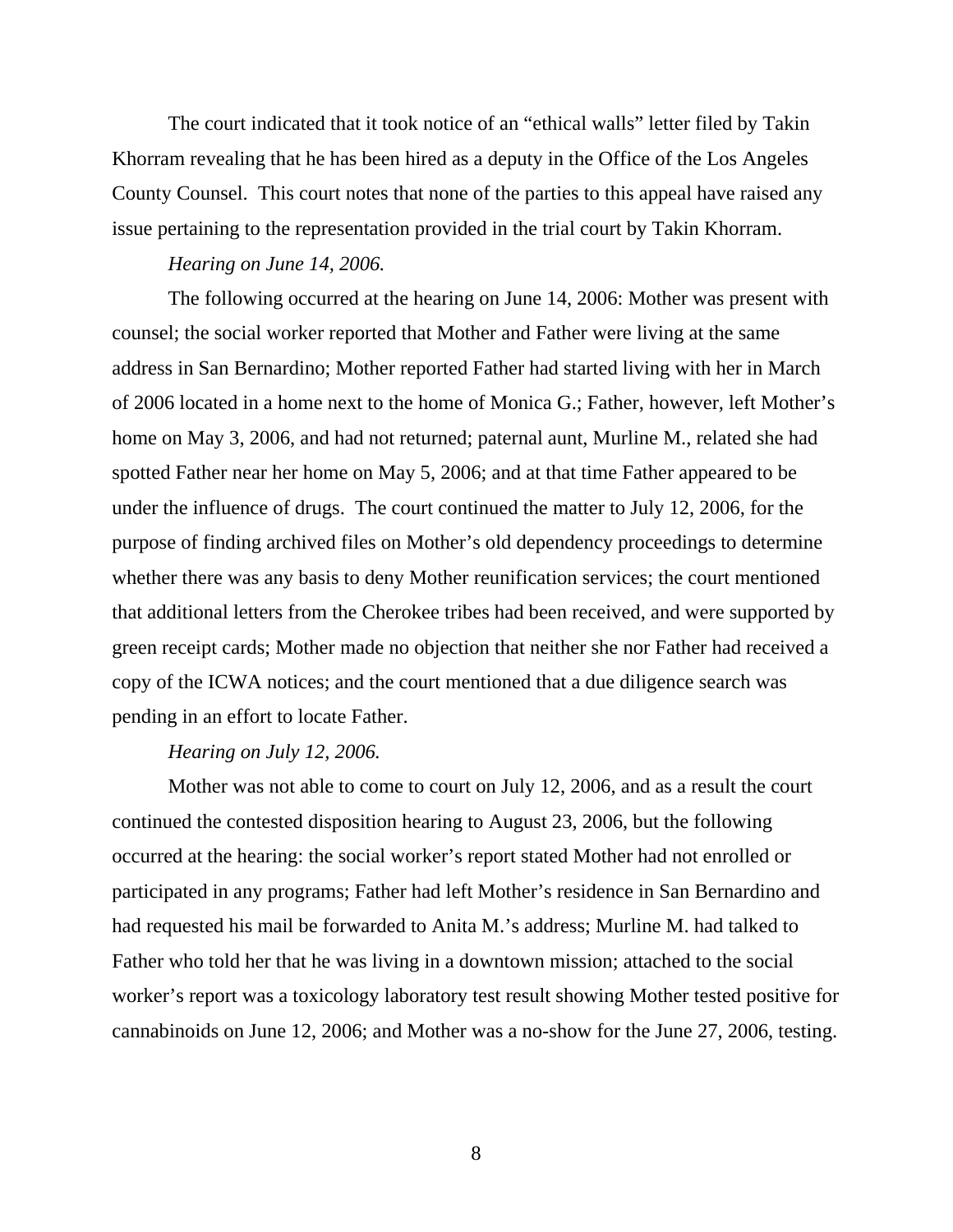#### *Hearing on August 23, 2006.*

Mother was present and the following occurred: Mother was granted reunification services in view of the fact that a 1997 minute order stated Monica G's case had been terminated with Monica G. being placed in Mother's home; Father's whereabouts were unknown so the court did not order reunification services for Father; the trial court and Mother both signed a case plan wherein Mother would complete a drug rehabilitation program with random testing, parent education and individual counseling to address case issues; both children were placed with their paternal aunt; Mother's visits were to be monitored; and DCFS was given discretion to liberalize visits.

## *October 12, 2006, six months review hearing.*

Mother was not present. Mother appeared by her counsel who was present. The following took place at the hearing: the social worker's six month review report stated Mother was not in compliance with the court's orders in that Mother continued to test positive for marijuana; Mother had not enrolled in any of her court-ordered programs; Mother had not arranged for any visitation; Mother had not called Murline M., the paternal aunt and caregiver, to talk with Miracle M. or Faith M.; Mother's only visit occurred when the girls were brought to the home of their adult half-sibling, Monica G., for a visit; Mother lived next door to Monica G. so it would have been easy for Mother to visit the children; Murline M. stated she would be willing to monitor Mother's visits in her home; and Mother had not taken steps to visit the children at this location; the social worker had given referrals to Mother on April 5, 2006, August 29, 2006, and September 15, 2006, and Mother signed and acknowledged receipt for the referral notifications; Mother had either tested positive for cannabinoids or had been a "no show" for testing; paternal aunt, Murline M., stated she wished to adopt the children; the children had resided with her since March 7, 2006; and the social worker recommended that reunification services be terminated for Mother; the court denied a motion by Mother's counsel to continue the current matter and set the case for a contested section 366.21, subdivision (e) hearing on November 2, 2006.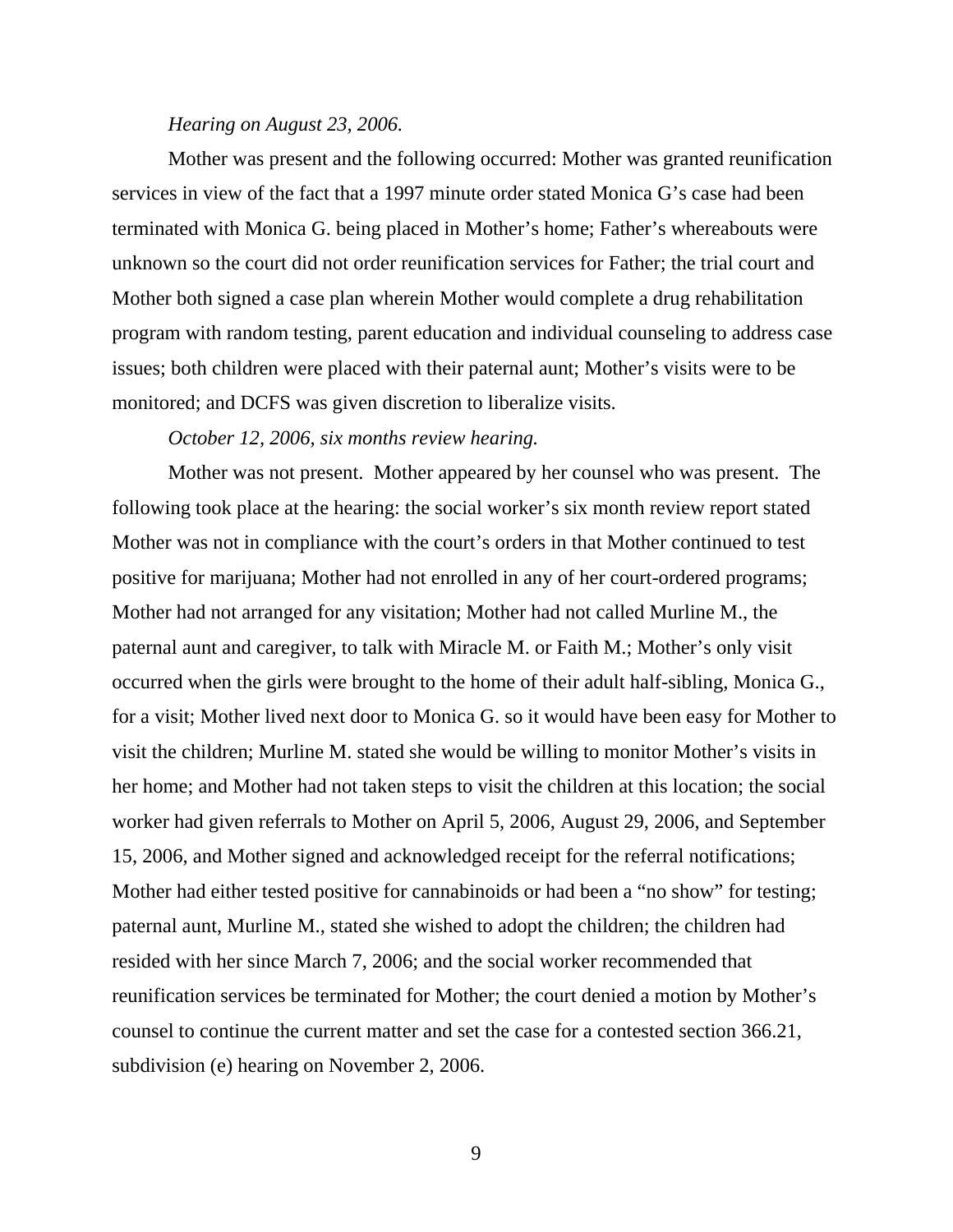#### *Contested hearing on November 2, 2006.*

Mother and her counsel were present at the contested hearing. The following occurred: counsel for Mother indicated to the court that Mother did not wish to testify; Mother would proceed by way of written argument; Mother's counsel related to the court that she was due to begin her programs on November 15, 2006; Mother had been on a waiting list and had not been able to start her programs; Mother had not been using marijuana; Mother did not know how the positive test happened; and Mother requested six more months of services.

 The court terminated reunification services for Mother. The court set March 7, 2007, as the date set for a Welfare and Institutions Code section 366.26 hearing.

*Welfare and Institutions Code section 366.26 hearing on March 7, 2007.* 

For the Welfare and Institutions Code section 366.26 hearing on March 7, 2007, the social worker's report is summarized as follows: one and one-half year old Faith M. had been diagnosed with a mild developmental delay; she was receiving Regional Center services; she was able to hold her head up, walk and sit with assistance; she was starting to feed herself and drink out of a cup; Murline M., her caretaker, stated she had begun to talk and was able to say the names of people and say such words as "hi," "bye," dog," "pamper," and "mommy"; she suffered from microencephaly and had "VP shunned hydrocephalus second to IVH "; and her doctor stated that she needed physical and occupational therapy.

 The social worker's report pertaining to three and one-half year old Miracle M. was as follows: she was meeting her developmental milestones; she walked with good balance, used a cup and spoon and fed herself; she was almost fully toilet trained; she was starting to dress herself, do her own hair, learning her ABC's and to tie her shoes.

 The social worker reported the following about Murline M., caretaker of the minors: both children had been living with her for one year; she had also cared for Miracle M. for weeks at a time, ever since Miracle M. was just a few days old; she wanted to provide the girls with a permanent home; she was able to care for the girls with her salary and the money she received for their care; she wanted to adopt the girls;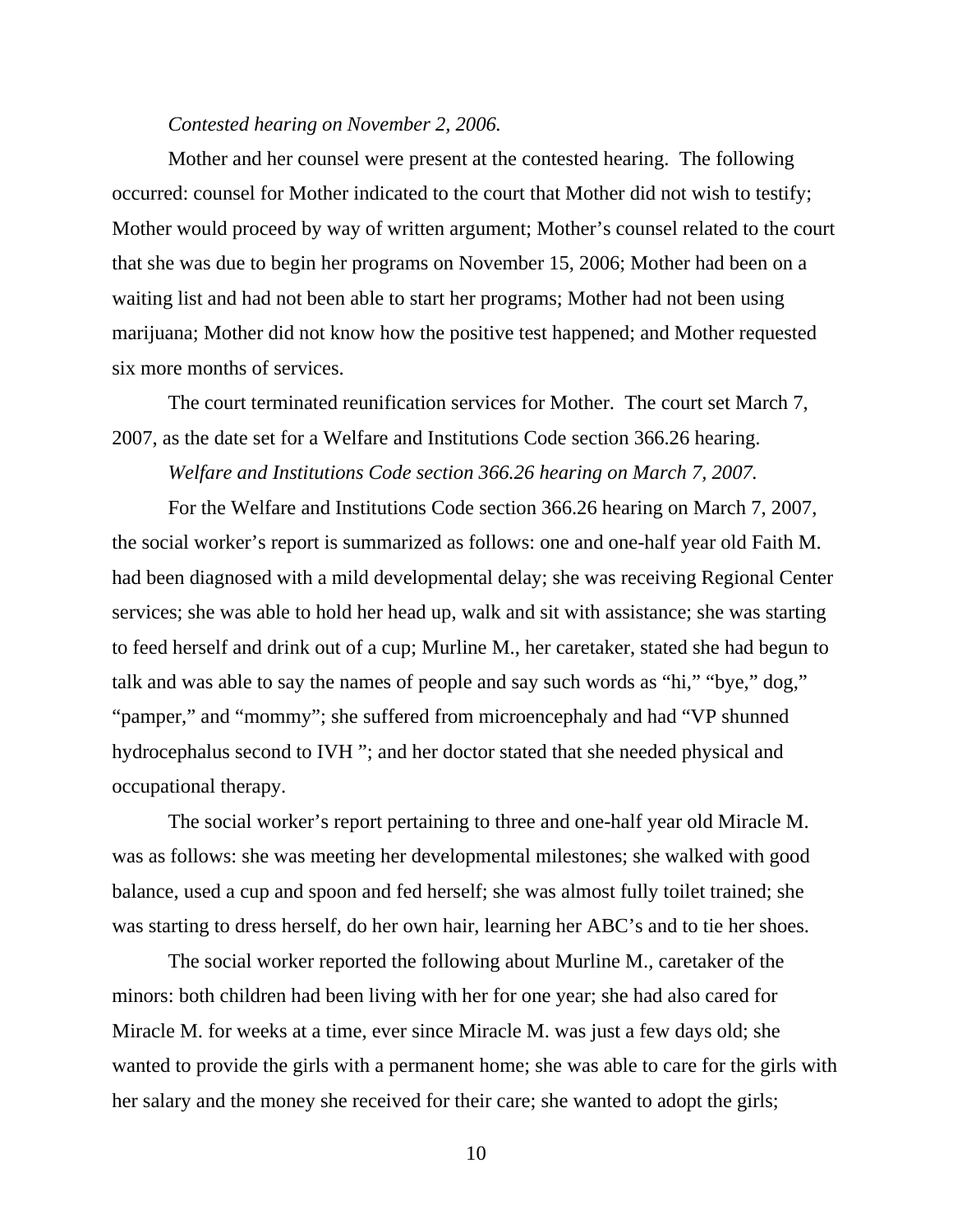Mother only wanted to visit the girls at her daughter's apartment which was next door to her own apartment; Mother refused to maintain telephone contact with the minors or remain in contact with Murline M. The social worker concluded by recommending that Mother's parental rights be terminated.

 On March 7, 2007, the matter was continued by the trial court for a contested hearing by Mother.

#### *Hearing on May 3, 2007.*

The social worker's report for the May 3, 2007, hearing is summarized as follows: the children continued to thrive in the home of Murline M.; the social worker visited the home of Murline M. and observed Miracle M. putting a toy together and proudly stating "I did it," as she succeeded in doing so; Faith M. was able to pull herself up and walk, as well as to feed herself; she was talking more; she was wearing glasses which seemed to eliminate her cross-eyed condition; Mother told the social worker on April 20, 2007, that she had been giving her grandson a bath when something told her to hurt the boy; but Mother went to another room, looked in the mirror and yelled that she was not going to hurt her grandson; the grandson asked who she was talking to, and Mother told him that she was not talking to anyone and that she was not going to hurt him; Mother related to the social worker she had taken herself off of medication, had been talking to herself and had been having nightmares; the social worker called Mother's program manager at the drug rehabilitation center Mother was attending; the program manager stated Mother had been going to the program, but she was not compliant in meeting her case goals; the manager felt that a residential program would more likely meet Mother's mental health needs.

 Murline M. reported as follows: Mother visited the children on February 14, 2007; she said she was testing clean, but was still smoking "blunts" (a commonly known procedure which involves hollowing a cigar and filling it with marijuana); during the visit Mother threatened to spank Miracle M. or put her in the closet unless she shared the toy that Mother had brought for the girls; and this was Mother's only visit with the girls.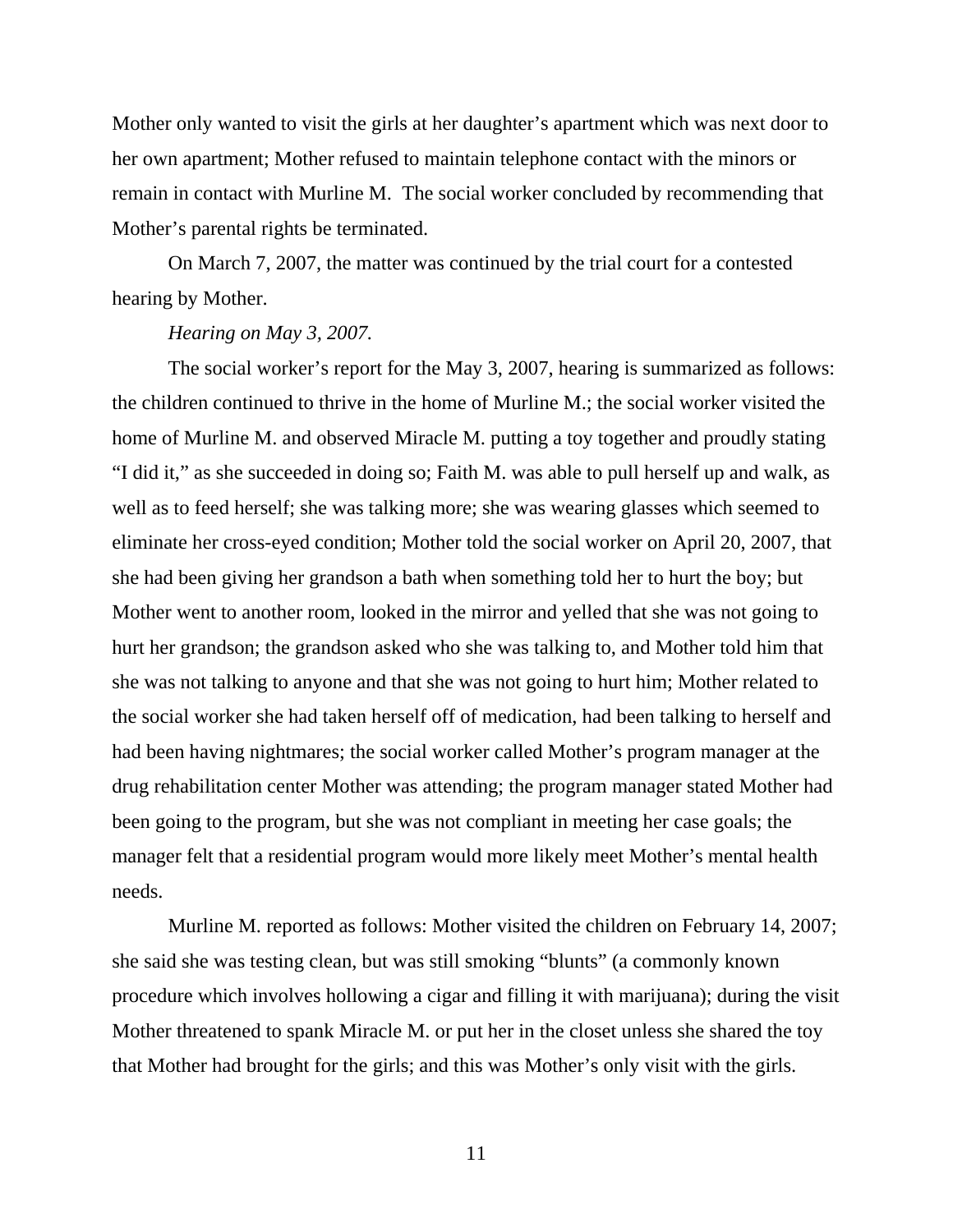The court was presented with a last minute information report indicating the home study would be completed by May 31, 2007; yet to be completed were criminal and child abuse clearances for two people who frequented the home of Murline M.; and medical reports, as well, needed to be completed on the two minors.

 The trial court continued the matter to June 14, 2007, for the contested hearing. *Contested hearing on June 14, 2007.* 

A summary of events on June 14, 2007, is as follows: Mother was not present for the contest and her counsel requested a continuance of the matter; the request was denied by the court; parental rights were terminated, the court having found by clear and convincing evidence the minors were likely to be adopted and that the minors were adoptable; the court continued the matter to July 13, 2007, for the purpose of determining whether counsel for Father had given Father notice of the hearing.

*July 13, 2007, hearing.* 

On July 13, 2007, the court found and ruled as follows: notice had been given to Father; the stay of the court's order on June 14, 2007, was lifted; and the court ordered termination of parental rights over the children.

 Mother filed her first notice of appeal from the termination of parental rights on June 14, 2007. Mother filed a second notice of appeal on July 23, 2007, appealing the trial court's order terminating parental rights on June 14, 2007, and the order lifting the stay of the order entered on July 13, 2007.

## *DISCUSSION*

In capsule form, Mother's two appeals, consolidated for all purposes as ordered by this court, raises issues under the Indian Child Welfare Act, ICWA as previously designated. In the INTRODUCTION section of her opening brief on appeal, Mother claims that "From the out set of this case, both the Los Angeles County Department of Children and Family Services (DCFS) and the juvenile court were aware that Father claimed American Indian ancestry. DCFS' investigation revealed that ancestry was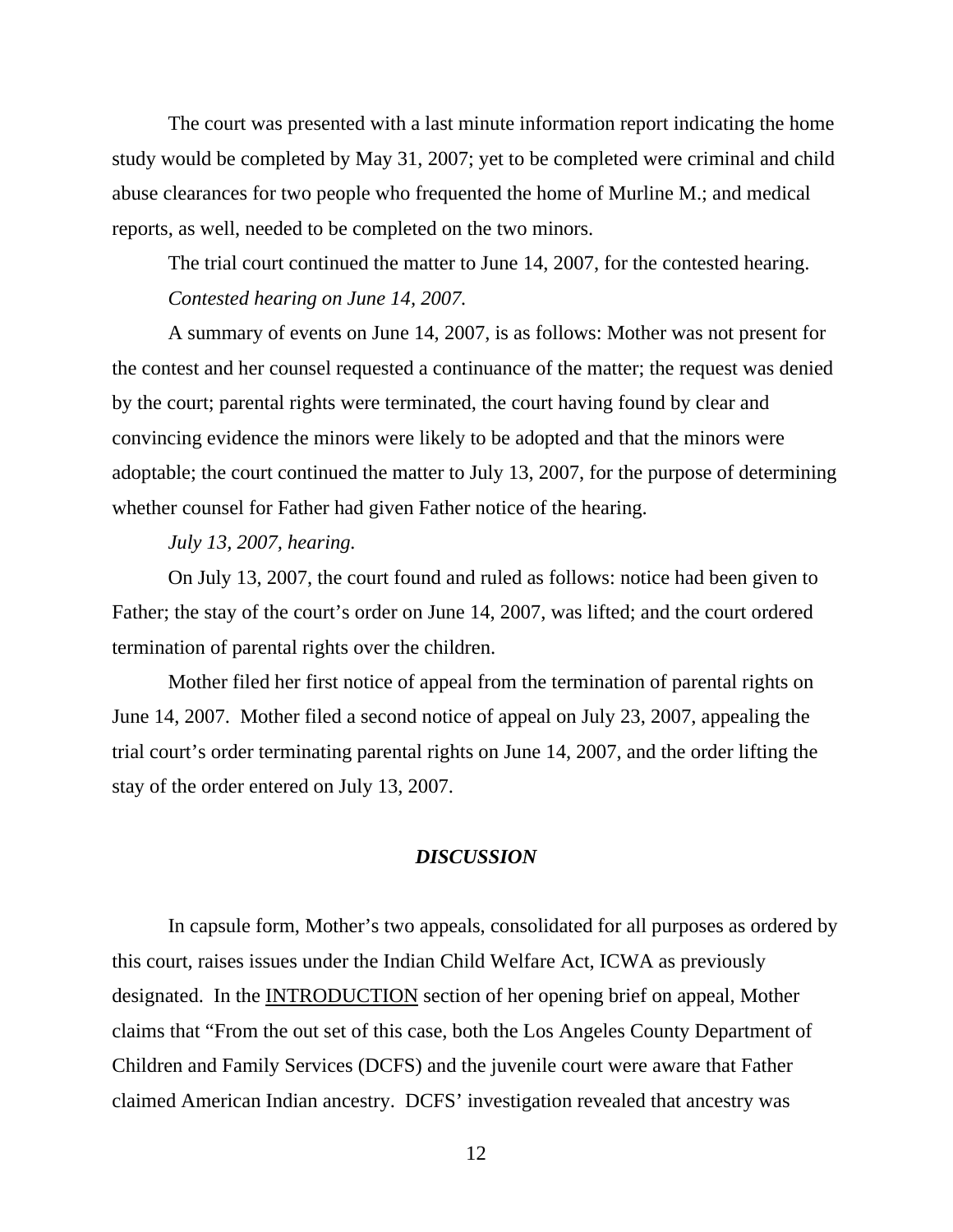through a Cherokee tribe. Therefore, DCFS provided notice pursuant to the Indian Child Welfare Act (ICWA) as ordered by the juvenile court. However, the notices sent did not comply with the mandates of the ICWA because notice was provided regarding only one of the two children and the parents were not provided copies. Therefore, the juvenile court's finding that the ICWA did not apply and the subsequent orders terminating parental rights must be reversed."

#### *DCFS's concession in reference to Faith M.*

DCFS does not oppose reversal of the order terminating parental rights as to Faith M. and remanding the matter to the juvenile court for the sole purpose of providing notice to the Cherokee Nation of Oklahoma, the United Keetooway Band of Cherokee, the Eastern Band of Cherokee Indians, and the BIA. But DCFS takes the position on appeal that the reversal should be a limited reversal in accordance with Code of Civil Procedure section 43.

# *DCFS's position pertaining to Mother's alleged entitlement to notice in the Miracle M. appeal.*

Our attention is invited to the fact that Mother's notices of appeal were from orders terminating her parental rights and the subsequent order lifting the stay on this order. DCFS correctly points out Mother did not file a timely appeal from the finding on May 12, 2006, in which the court made a determination that ICWA did not apply in this case. DCFS correctly notes that Mother cannot appeal from an order or finding that is not even mentioned in her notice of appeal, citing California Rules of Court, rule 8.100(a)(2) as authority and *Calhoun v. Vallejo City Unified School Dist.* (1993) 20 Cal.App.4th 39, 41-42 [the notice of appeal must include the order appealed from].

 DCFS accuses Mother of relying on the general rule that "'[w]here there is reason to believe a dependent child may be an Indian child, defective ICWA notice is "usually prejudicial"'" as stated in *In re Nikki R.* (2003) 106 Cal.App.4th 844, 850 [failure to comply with ICWA notice is not waived by the parent's failure to first raise it in the trial court].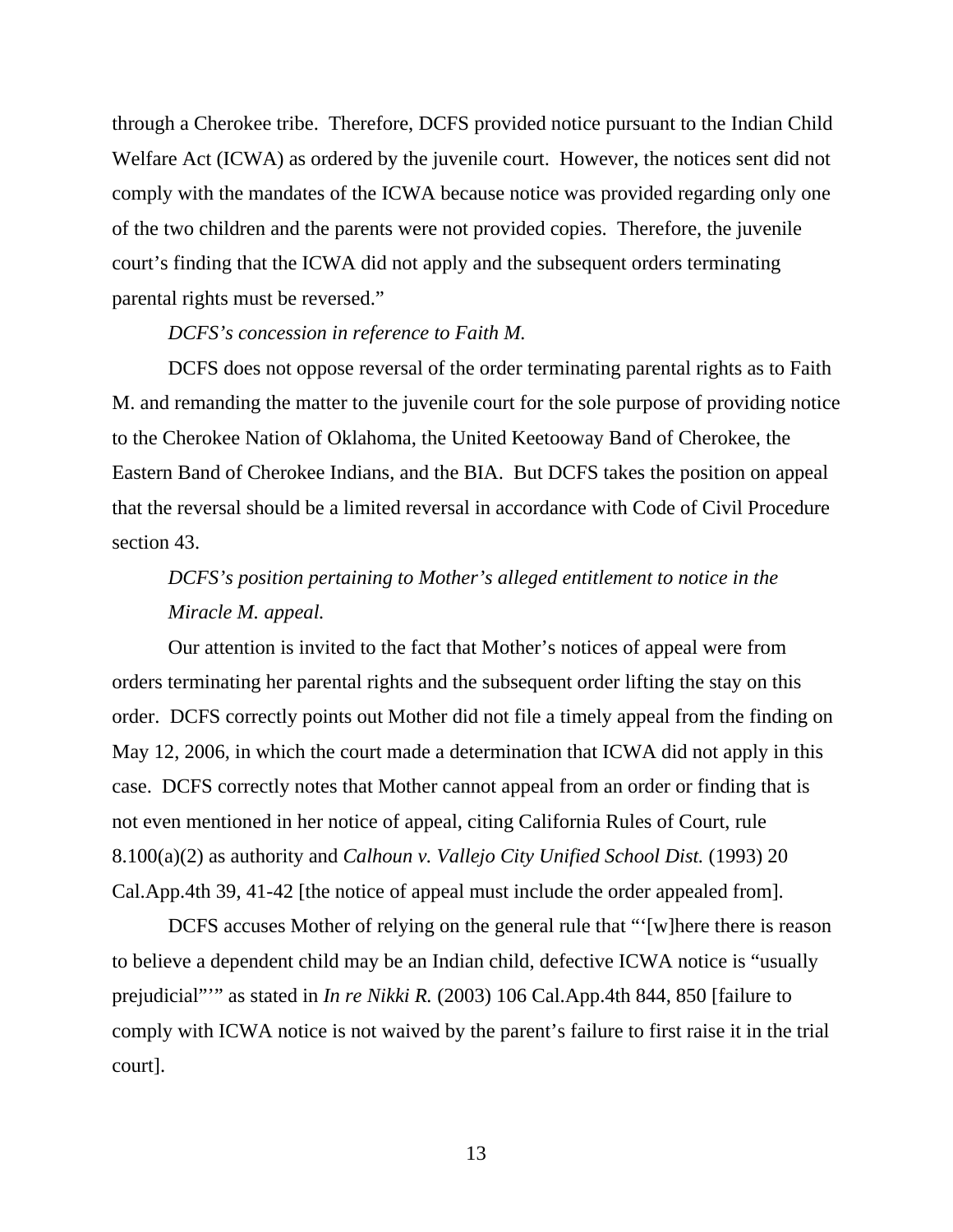This court agrees, however, that this rationale does not apply once the tribes have appeared and not asked that any prior actions of the juvenile court be invalidated. In *In re S.B.* (2005) 130 Cal.App.4th 1148, 1160, wherein a mother sought to set aside all prior court orders before the Indian tribes appeared in court, the appellate court stated "While the social worker and the trial court have a duty to inquire into the child's Indian ancestry, a parent has superior access to this information. Moreover, a parent has a right to counsel, including appointed counsel, if necessary [citation], who has not only the ability but also the duty to protect the parent's rights under the ICWA. As the trial court in this case observed, if a parent has Indian ancestry, 'I would think as officers [of] the court, counsel for parents would have [a] similar interest [in] bring[ing] that information forward at the earliest possible time.'"

 The conclusion which DCFS asks this court to reach is that the parents in this instance failed to object that they were not served with copies of the JV-135 form which was made a part of the court file and made available to them at each hearing and having failed to do so they have not preserved the matter for appellate review and the issue is thereby waived on appeal. We so conclude.

 This court further reasons that even if there was a defective notice to the parents, the error was harmless. Here the juvenile court made an ICWA inquiry from the outset of the proceedings. Just as the *S.B.* court reasoned in determining that the juvenile court may have failed to follow the ICWA, the violation may nevertheless be harmless, particularly where the tribe actually participated in the proceedings. Here, Mother has not demonstrated how giving the parents further notice would generate additional information. Father had appointed counsel, and became "whereabouts unknown" soon after his appearance in this matter. And Mother, having filed this appeal, does not tell us how reversing the court's orders as to Miracle M. would produce any additional information that this child is an Indian child. (*In re Rebecca R.* (2006) 143 Cal.App.4th 1426, 1436.) The error here is harmless.